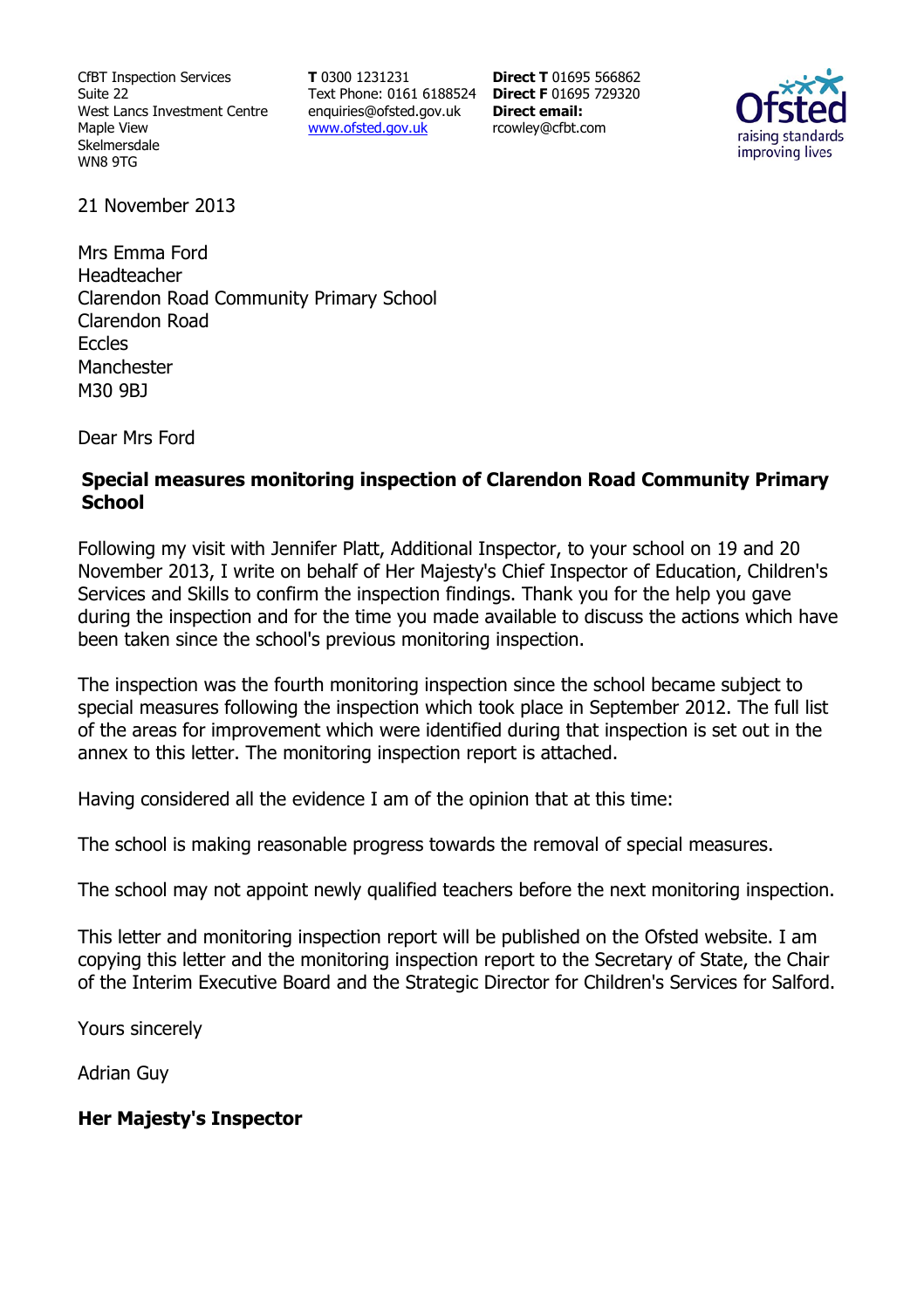## **Annex**

## **The areas for improvement identified during the inspection which took place in September 2012**

- Raise achievement in reading, writing and mathematics by:
	- $-$  ensuring teachers have sufficiently high expectations of all pupils
	- making sure that pupils apply their mathematical skills and knowledge consistently well to solve problems
	- providing more opportunities for pupils at Key Stages 1 and 2 to write meaningfully and at length
	- $-$  ensuring that the curriculum provides the broad and stimulating range of opportunities required to fully meet the needs of all groups of pupils, but especially boys.
- Improve teaching so that lessons are at least good, by:
	- improving lesson planning so that pupils have more opportunities to engage actively in learning and independent work
	- improving the teaching of phonics (the links between letters and sounds) so that pupils have a secure grounding in the basic skills needed to learn to read
	- $-$  evaluating the progress of individuals and groups more accurately and amending teaching plans accordingly
	- ensuring all teaching is of a brisk pace and challenges and fully engages pupils, hence eradicating any low-level misbehaviour in lessons.
- Improve the quality of leadership and management, including headteacher, senior leadership team and governance, so that it drives the school forward with the necessary pace and sense of purpose by:
	- $-$  evaluating the effectiveness of the school accurately and using the results as the basis for tackling weaknesses
	- ensuring that accurate information on pupils' performance is used to inform wholeschool planning, teachers' planning and their professional development, and spending priorities
	- $-$  ensuring the quality of teaching is monitored thoroughly and the results are used well to improve its quality and impact on pupils' achievement
	- ensuring whole school targets are challenging and are used in performance management to hold staff closely to account for pupils' achievement
	- ensuring that the pupil premium is used wisely and makes a difference to pupils' progress in learning
	- taking firm action to ensure all weaknesses are tacked and all school staff are given appropriate support so that they can manage their areas of responsibility effectively ensuring that the governing body fully understands the school's strengths and areas for improvement and that it holds leaders and managers to account.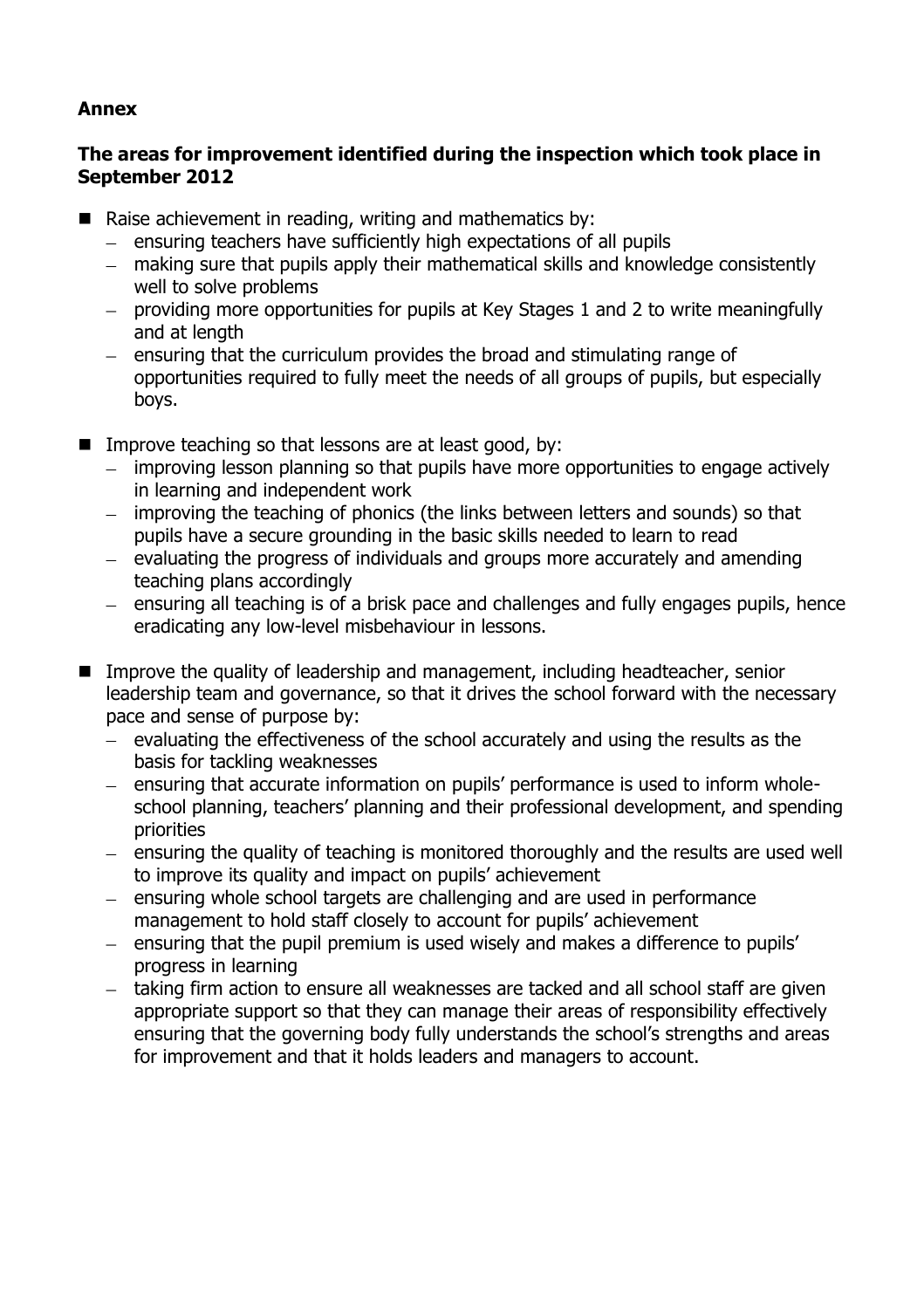## **Report on the fourth monitoring inspection on 19 to 20 November 2013.**

## **Evidence**

During the inspection, inspectors observed the school's work. Together with the headteacher, I observed teaching and learning in all of the classes in the school and scrutinised a samples of work in pupils' English and mathematics books as well as talking to groups of pupils and listening to some of them read. I held telephone conversations with the chair of the Interim Executive Board (IEB) and a representative of the local authority. I also scrutinised a range of documentation relating to the work of the school.

# **Context**

A new substantive headteacher was appointed in September 2013, who has had experience of leading a school out of special measures. A leader of the Early Years Foundation Stage, a Year 2 teacher and a Year 6 teacher also joined the staff in September. The former head of school was appointed deputy headteacher at the end of October 2013 and an assistant headteacher has been appointed and will start in January 2014. Two supply teachers and the deputy headteacher are covering long-term absences in the Nursery, Year 1 and Year 3. At the time of the inspection, nearly half of the teaching assistants were absent and a significant number of supply teaching assistants were working in the school. The IEB is still in discussion with the Department for Education about the arrangements for the school becoming an academy.

## **Achievement of pupils at the school**

There have been improvements in pupils' attainment and progress by the end of Year 2 and Year 6. However, across the school there is still underperformance in writing. There are improvements in pupils' understanding of letters and the sounds they make (phonics) which are the result of a more structured approach to the teaching of phonics. However, weaknesses in Year 1 teaching last year have meant that in September, pupils began Year 2 with low attainment in writing. Improvement in pupils' phonics knowledge has not had an impact on their writing. This is because the links between different aspects of English are not planned carefully to enable phonic knowledge and skills to support better progress in writing.

Standards in mathematics and reading are improving and more pupils are achieving expected levels. However, pupils' better progress is still hampered by work that is not matched to their different needs. The school's own assessment information shows that gaps between boys and girls, and between pupils who are known to be eligible for the pupil premium and their peers, are beginning to close in some year groups. However, pupils who speak English as an additional language and those who have special educational needs continue to underperform. Too often in lessons, their needs are not precisely met and the work they are given to complete does not enable them to make effective progress. Similarly, these pupils frequently work with teaching assistants who do not enable them to develop their independence, identify and correct errors and misunderstandings or challenge them to achieve as much as they can.

In the Nursery, greater security is needed in teachers' assessments of what children can do, particularly when they start school. Leaders need to ensure that inaccurate assessments that are too low do not lead to low expectations of children. Inspectors observed Nursery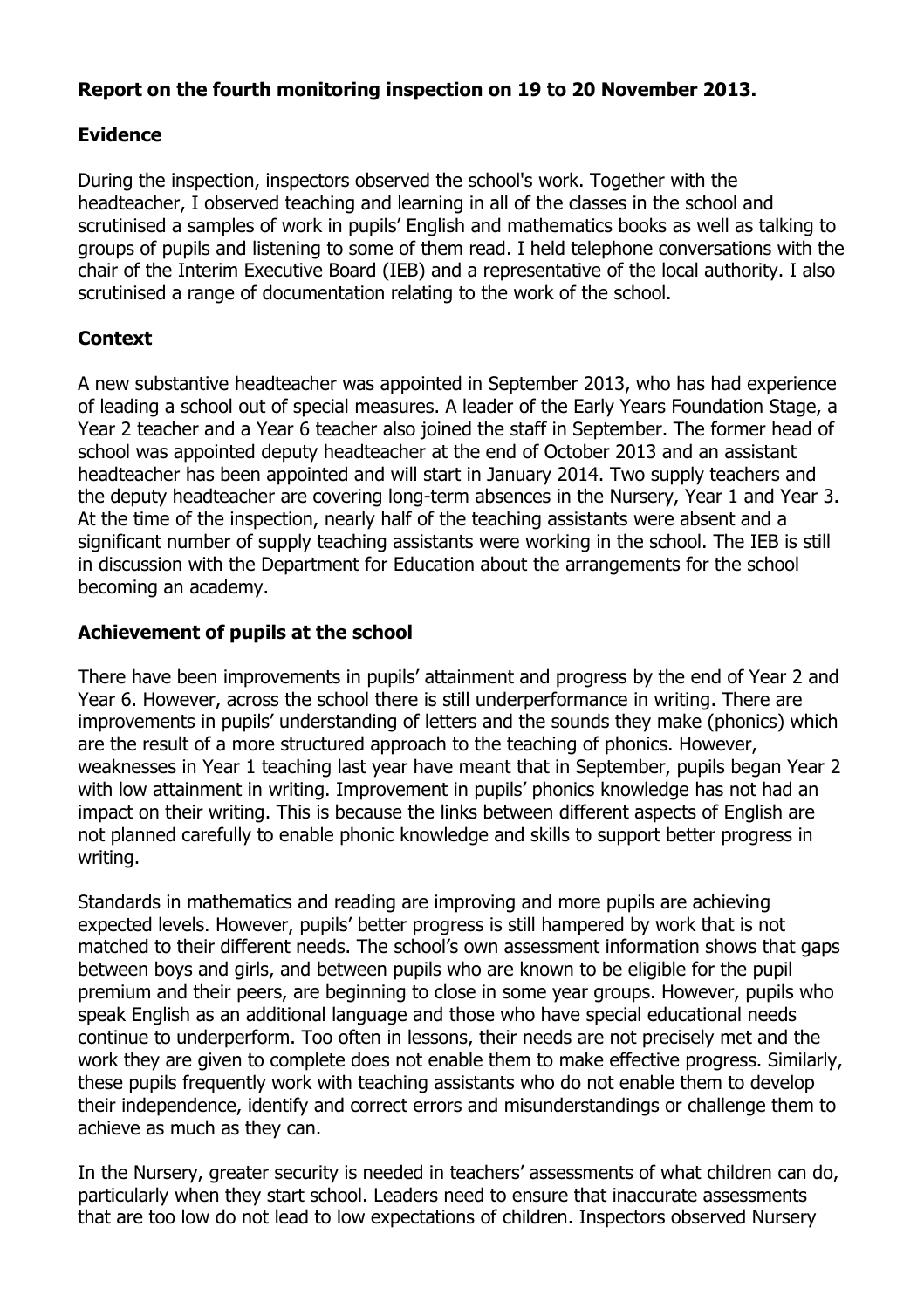children who were clearly at typical levels for their age who had been assessed as working below expected levels. From these typical starting points, fewer children than might be expected left the Reception classes at expected levels of development at the end of the summer term 2013. The new leader of the Early Years Foundation Stage has identified the correct priorities in her improvement plans and realises there is still much to do to improve outcomes for children.

## **The quality of teaching**

The teaching of mathematics is improving and there is some good practice emerging, particularly in Year 2. Teachers set practical tasks and pose different questions which help deepen pupils' learning. Marking frequently identifies further calculations for pupils to try but does not analyse pupils' work in enough detail. There remain inconsistencies across the school and teachers' lack of subject knowledge is evident because they introduce misconceptions through their teaching, which show in pupils' work and are not picked up by teachers. For example, in one pupil's work he had misunderstood the use of '<' and '>' symbols when applied to negative numbers. Even though the pupil's response to the teacher's feedback clearly indicated they had misunderstood, the teacher did not follow this up.

The school is aware of weaknesses in pupils' writing. The new headteacher has introduced a new cursive handwriting script which has led to improvements in handwriting, particularly in Key Stage 2. Classroom displays contain helpful examples of different styles of writing which help pupils to understand the kind of writing they are expected to produce. As in mathematics, teachers are marking work conscientiously and there are improvements to the feedback pupils are getting. However, teachers' comments need to improve further to help pupils make better progress. Too often, points for improvement do not build pupils' understanding and, where pupils correct or redraft work, errors in these corrections are not picked up or used to inform teachers' planning of subsequent learning. In Key Stage 1, inspectors saw examples of links to other subjects which hampered pupils' progress rather than supporting improvement or providing an interesting context for writing within literacy lessons.

The effectiveness of teaching and support for pupils with special educational needs and those who speak English as an additional language is still weak. Too often these pupils are being given inappropriate work which is not matched to their needs. The support they receive, though well meaning, does not help their understanding and enable them to make better progress. Consequently, these pupils are underachieving.

In the Nursery and Reception classes, work to refurbish the classroom and access to the outside area has finished. However, improvements to the way children and adults make use of the outside area are yet to commence in earnest. In the Nursery, adults plan activities which limit learning to very simple skills rather than extending and developing language and understanding. These activities are led or directed by adults and too often opportunities for children to explore and create and follow learning they initiate themselves are not taken. The role of the adult is underdeveloped and frequently adults talk too much and do not allow time to listen to and assess the responses of children.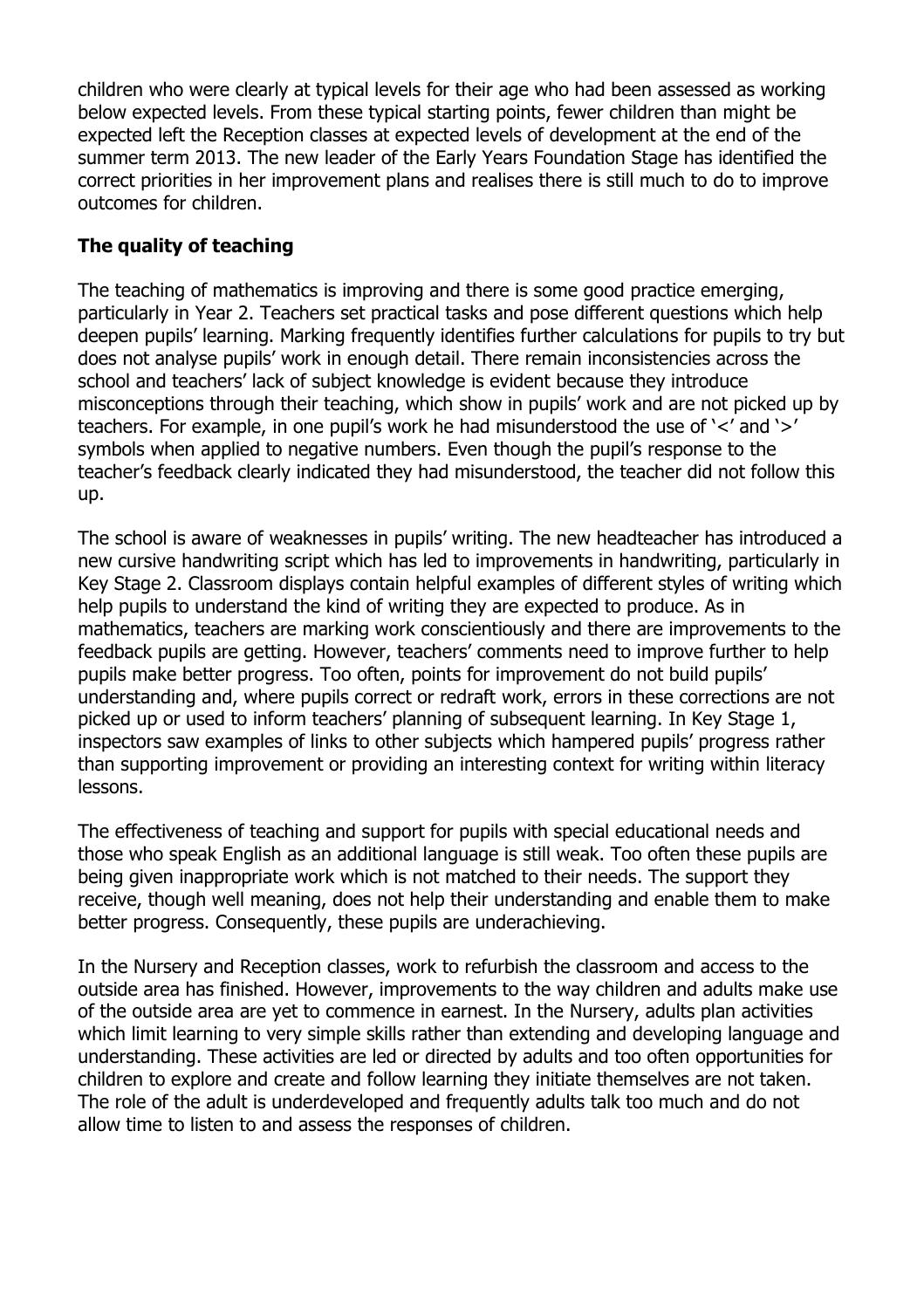### **Behaviour and safety of pupils**

Pupils' behaviour in lessons continues to be a positive feature of learning. They cooperate well and make better progress in lessons where they are given opportunities to be independent and think more deeply about their work. However, this independence is often limited by additional adults who sometimes hamper pupils' engagement by doing too much for them.

Infrequent incidents of racist or other inappropriate language are carefully logged and followed up. Where issues of child protection or safeguarding are identified, these too are promptly followed up and appropriate systems followed and child protection services informed.

Pupils' attendance is monitored weekly and figures for the autumn term are showing some improvement. This is the result of action taken by the school to talk to parents and encourage better attendance. However, the attendance of groups identified at the previous inspection continues to be lower than that of the majority.

### **The quality of leadership in and management of the school**

The new headteacher and senior leaders have updated action plans which address the correct priorities in the school. However, these plans do not currently set out what success will look like along the journey through key milestones. Consequently, the IEB's ability to hold leaders to account at interim stages of the plan and to the school's progress is limited.

Middle leaders have carried out a useful range of monitoring which confirm the issues raised in the last report. However, monitoring still focuses too heavily on the implementation of systems and initiatives and more urgent action to rectify these issues and follow up robustly has not moved as swiftly as governors and leaders would have liked. They all accept it is time to ensure there is a greater focus on the impact these initiatives are having and the quality of learning and the progress pupils are making rather than checking that initiatives are simply happening.

The school's data have highlighted the limited achievement of pupils who speak English as an additional language and those who have special educational needs. There has been inadequate leadership in this area and far too little accountability for the progress of these pupils. As a result, these pupils continue to underachieve and fall further behind.

There are appropriate plans in place to manage the performance of teachers. Improvement objectives in these plans tend to be too general and are not specific about the progress of groups of pupils. Nevertheless, following lesson observations and discussions with the headteacher, teachers now have individual plans in place with clear identification of areas for improvement and times scales for these improvements to be made. Leaders are challenging the weakest teaching and using appropriate systems to manage underperformance. However, there is still further to go to ensure all weak teaching is firmly in the past.

The headteacher, the Chair of the IEB and the local authority all agree that progress has slowed since the last inspection and that things are not improving as quickly as they would have liked. The pace of improvement has been affected by a number of factors including staff issues. The Chair of the IEB stated that there was frustration among the IEB that time